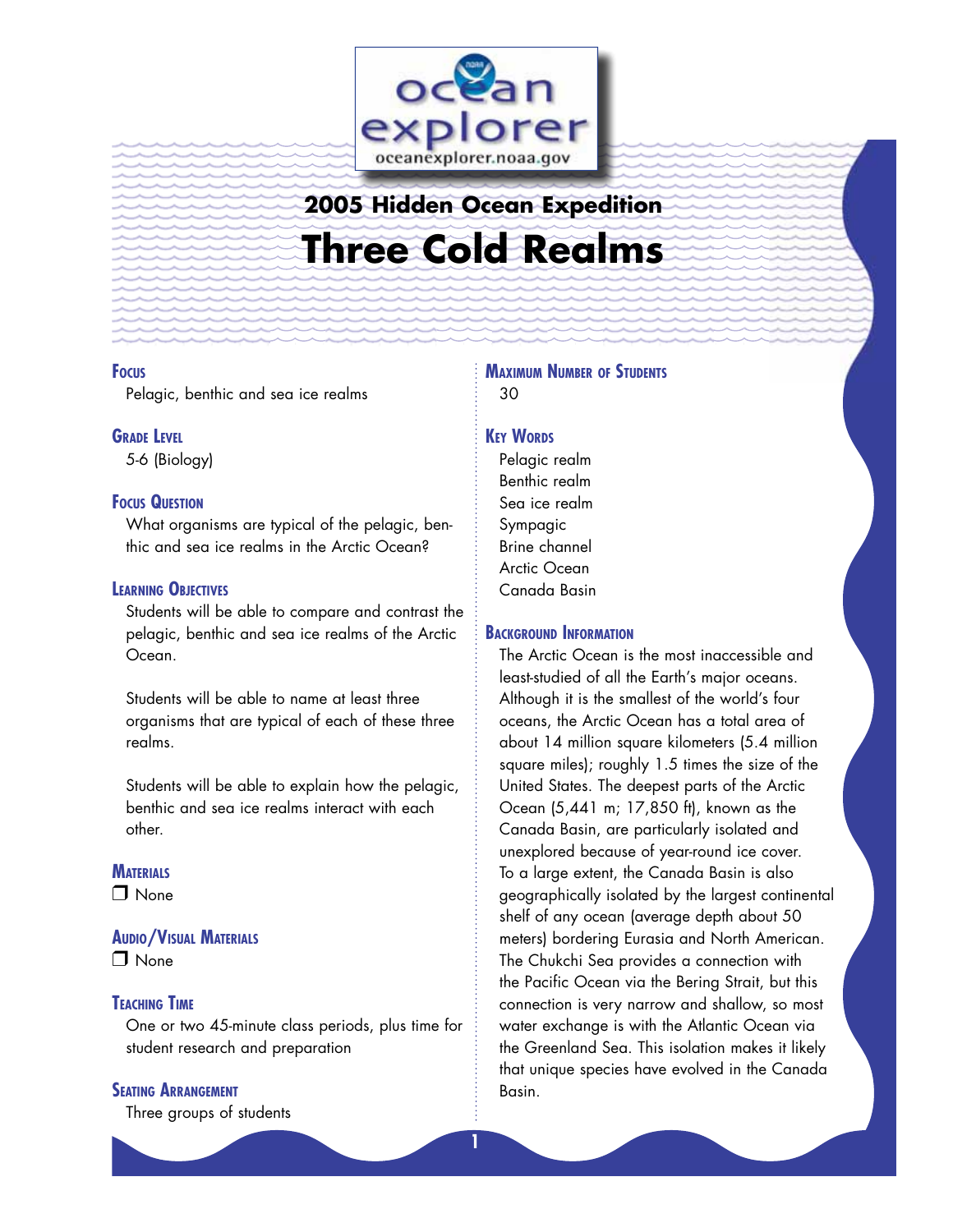The 2002 NOAA Ocean Exploration expedition to the Arctic Ocean focused specifically on the biology and oceanography of the Canada Basin. These explorations included three distinct biological communities:

- The Sea-Ice Realm includes plants and animals that live on, in, and just under the ice that floats on the Ocean's surface;
- The Pelagic Realm includes organisms that live in the water column between the ocean surface and the bottom;
- The Benthic Realm is composed of organisms that live on the bottom, including sponges, bivalves, crustaceans, polychaete worms, sea anemones, bryozoans, tunicates, and ascidians.

 These realms are linked in many ways, and food webs in each realm interact with those of the other realms.

Sea ice provides a complex habitat for many species that are called sympagic, which means "ice-associated." The ice is riddled with a network of tunnels called brine channels that range in size from microscopic (a few thousandths of a millimeter) to more than an inch in diameter. Some areas of Arctic sea ice persist throughout the year, and endemic species (species that are not found anywhere else) have developed in the multi-year sea ice of the deep ocean basins. Diatoms and algae inhabit these channels and obtain energy from sunlight to produce biological material through photosynthesis (a process called "primary production"). Bacteria, viruses, and fungi also inhabit the channels, and together with diatoms and algae provide an energy source (food) for flatworms, crustaceans, and other ani mals. In the spring, melting ice releases organisms and nutrients that interact with the ocean water below the ice. Large masses of algae form at the ice-seawater interface and may form filaments several meters long. On average, more than 50% of the primary production in the Arctic Ocean comes from single-celled algae that live near the ice-seawater junction. This interface is

critical to the polar marine ecosystem, providing an energy source (food) for many organisms, as well as protection from predators. Arctic cod use the interface area as nursery grounds, and in turn provide an important food source for many marine mammals and birds, as well as migration routes for polar bears. In the spring, the solid ice cover breaks into floes of pack ice that can transport organisms, nutrients, and pollutants over thousands of kilometers. Partial melting of sea ice during the summer months produces ponds on the ice surface called polynyas that contain their own communities of organisms. Because only 50% of this ice melts in the summer, ice flows can exist for many years and can reach a thickness of more than 2 m (6 ft).

When sea ice melts, more sunlight enters the sea, and algae grow rapidly since the sun shines for 24 hours a day during the summer. These algae provide energy for a variety of pelagic organisms, including floating crustaceans and jellyfishes called zooplankton, which are the energy source for larger pelagic animals including fishes, squids, seals, and whales. When pelagic organisms die, they settle to the ocean bottom, and become the energy source for inhabitants of the benthic realm. These animals, in turn, provide energy for bottomfeeding fishes, whales, and seals.

Exploration of the Arctic Ocean, especially the Canada Basin, has become increasingly urgent because the Arctic environment is changing at a dramatic rate. A 2004 report from the Arctic Council states that temperature in the Arctic is increasing at nearly twice the rate of increase as the rest of the world. One visible result is rapid loss of glaciers and sea ice. Less visible are the impacts on living organisms that depend upon glaciers and sea ice for their habitat. Loss of these habitats can also have direct effects on human communities. The Greenland Ice Sheet, for example, holds enough water to raise global sea levels by as much as 7 meters. Sea level increases at this magnitude would be sufficient to flood many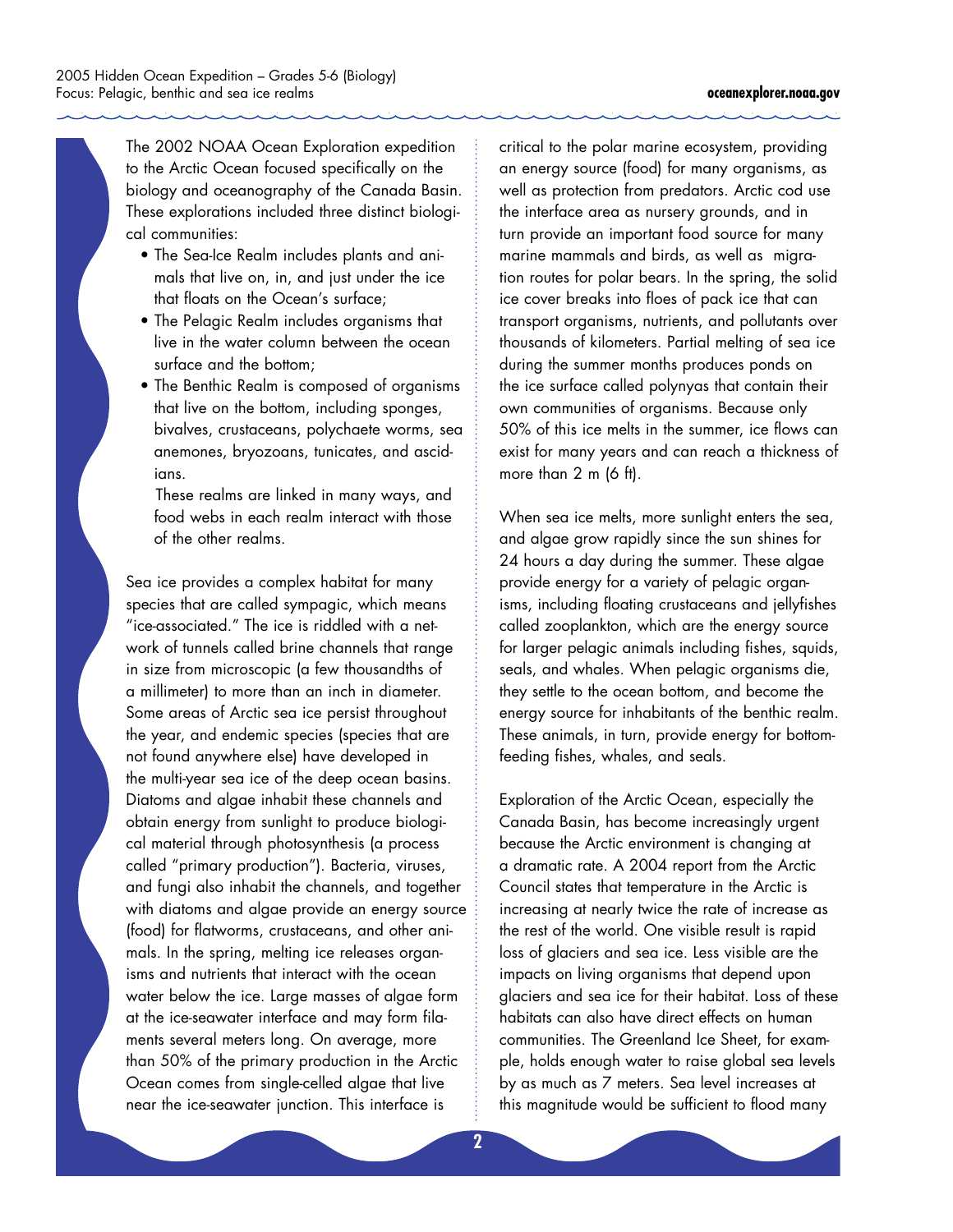#### **oceanexplorer.noaa.gov**

coastal cities, including most of the city of London. A key objective of the 2005 Hidden Ocean expedition is to make significant contributions to the Arctic Ocean Census of Marine Life, which is aimed at documenting present Arctic Ocean biodiversity throughout the Arctic region. This information is essential to monitoring the effects of Arctic climate change, since it provides the "baseline" that allows change to be detected and quantified. The Arctic Ocean census is part of the Census of Marine Life which is a network of researchers in more than 70 nations who are "engaged in a ten-year initiative to assess and explain the diversity, distribution, and abundance of marine life in the oceans—past, present, and future."

This lesson is intended to introduce students to the "Three Realms" of marine life in the Canada Basin, and to the diversity of organisms that inhabit these realms.

#### **LEARNING PROCEDURE**

- 1. To become more familiar with the Hidden Ocean expedition, you may want to visit the expedition's Web page ([http://oceanexplorer.noaa.](http://oceanexplorer.noaa.gov/explorations/05arctic/welcome.html) [gov/explorations/05arctic/welcome.html](http://oceanexplorer.noaa.gov/explorations/05arctic/welcome.html)) for an overview of the expedition and background essays. You should also review the following essays from the 2002 Hidden Ocean Expedition:
	- Deep Sea Benthos ([http://oceanexplorer.noaa.gov/](http://oceanexplorer.noaa.gov/explorations/02arctic/background/benthos/benthos.html) [explorations/02arctic/background/benthos/benthos.html](http://oceanexplorer.noaa.gov/explorations/02arctic/background/benthos/benthos.html))
	- Spineless Wonders: The Pelagic Fauna ([http://](http://oceanexplorer.noaa.gov/explorations/02arctic/background/fauna/fauna.html) [oceanexplorer.noaa.gov/explorations/02arctic/background/](http://oceanexplorer.noaa.gov/explorations/02arctic/background/fauna/fauna.html) [fauna/fauna.html](http://oceanexplorer.noaa.gov/explorations/02arctic/background/fauna/fauna.html))
	- Arctic Sea Ice: Channels of Life ([http://oceanex](http://oceanexplorer.noaa.gov/explorations/02arctic/background/sea_ice/sea_ice.html)[plorer.noaa.gov/explorations/02arctic/background/sea\\_ice/](http://oceanexplorer.noaa.gov/explorations/02arctic/background/sea_ice/sea_ice.html) [sea\\_ice.html](http://oceanexplorer.noaa.gov/explorations/02arctic/background/sea_ice/sea_ice.html))

If students will not have access to the internet for this lesson, you may want to make copies of these lessons, as well as the Web pages for "Water Column," "Sea Ice," and "Sea Bottom" in the Arctic Ocean Biodiversity Web site ([http://](http://www.arcodiv.org/#) [www.arcodiv.org/#;](http://www.arcodiv.org/#) select from the "Species" dropdown menu on the Home page). You may also want to prepare a background sheet for the collage that students will create using the schematic diagram of the three realms on the Arctic Ocean Biodiversity introduction page as a guide.

- 2. Briefly review the geography of the Arctic Ocean, highlighting the location of the Canada Basin and the activities of the Hidden Ocean expedition. Introduce the "three realms" of marine life in the Canada Basin. You may also want to briefly discuss Arctic climate change and why it is so important to gather information on species that presently inhabit the three realms as soon as possible.
- 3. Divide students into three groups. Tell students that their assignment is to
	- Research one of the three realms;
	- Find out what kinds of organisms inhabit their assigned realm;
	- Obtain a picture of each organism;
	- Work with other groups to assemble a collage that illustrates the inhabitants of the three realms; and
	- Prepare a brief report describing their assigned realm and how it interacts with the other two realms.

 You may want to bring a bit of taxonomy into the lesson by having students include a label on their images giving the classification of the organism (phylum and class) as well as its common name.

- 4. Direct students to the Arctic Ocean Biodiversity Web site and to the Hidden Ocean expedition pages on the Ocean Explorer Web site. Call students' attention to the "Photo and Video Log" section of the Ocean Explorer Web site which contains images that they may want to use for their collage.
- 5. Have each group present an oral summary of their written report, then lead a discussion of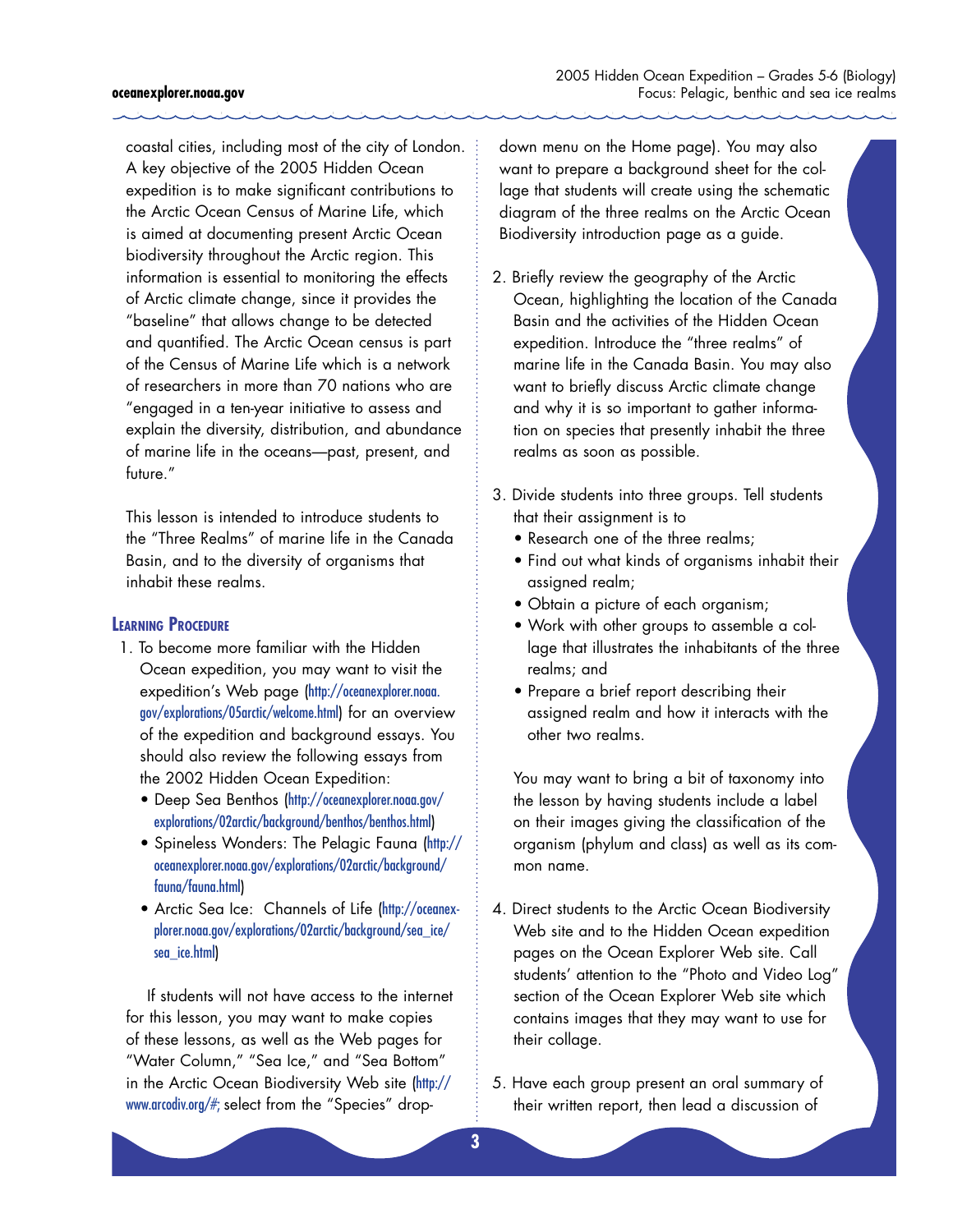students' collage of the three realms. These reports and discussions should include the following points:

- Many inhabitants of the sea ice realm are endemic to this ecosystem.
- Sea ice inhabitants include protozoa, turbellaria, nematodes, rotifers, and amphipods; in the spring larvae and juveniles of benthic animals are also found in the ice.
- In addition to providing a feeding ground for larvae and juveniles of benthic animals, the sea ice realm is linked to the pelagic realm by Arctic cod which feed on the amphipods that inhabit the underside of ice floes; the cod, in turn, are an important food source for seals, birds, whales, and predatory fishes.
- Fauna of the pelagic realm (water column) are dominated by small crustaceans and "jelly animals"; the latter are not well-known because they are usually destroyed in sampling nets.
- Pelagic realm inhabitants include protists, cnidaria, ctenophores, polychaetes, pteropods, cephalopods, heteropods, cladocerans, ostracods, copepods, mysids, amphipods, euphausiids, decapods, chaetognaths, tunicates, and fishes.
- Inhabitants of the benthic realm are constrained by food supplies, because they depend primarily on food particles that settle from higher in the water column or that are transported from the continental slopes. This means that many other organisms have had access to the food particles before they reach the bottom, so benthic organisms are left with what has been missed or rejected by inhabitants of the pelagic realm.
- Benthic realm inhabitants include polychaetes, crustaceans, bivalves, fishes, anemones, and tunicates. Shells of scaphopods and gastropods have also been recovered from deep areas, but these may have been deposited from the continental shelves. Be sure students understand that the Sea Bottom page on the Arctic Ocean

Biodiversity Web site includes images of organisms found in shallow waters as well as those of the deep benthos.

#### **THE BRIDGE CONNECTION**

[www.vims.edu/bridge/](file://localhost/Volumes/Shared_Data/MB6/TISB/oceantext_shelby/explorations/2005/05arctic/Background/edu/New%20Lesson%20Plans%202011/www.vims.edu/bridge/) – Type "arctic" in the search box in the upper right corner to find links to information and activities concerning the Arctic region.

## **THE "ME" CONNECTION**

Have students write a brief essay explaining why they think it is important (or not important) to explore areas such as the Canada Basin. If some students believe these activities are unimportant, point out that many of the most promising drugs for serious human diseases (such as cancer) are being found in rather unimpressive organisms that live in the deep sea.

#### **CONNECTIONS TO OTHER SUBJECTS**

English/Language Arts, Geography

#### **EVALUATION**

Student reports prepared in Learning Procedure Step 3, the group collage and discussions in Step 5 provide opportunities for assessment.

#### **EXTENSIONS**

- 1. Have students visit [http://oceanexplorer.noaa.gov/](http://oceanexplorer.noaa.gov/explorations/05arctic/welcome.html) [explorations/05arctic/welcome.html](http://oceanexplorer.noaa.gov/explorations/05arctic/welcome.html) to keep up to date with the latest 2005 Hidden Ocean Expedition discoveries.
- 2. Visit [http://oceanexplorer.noaa.gov/explorations/02arctic/](http://oceanexplorer.noaa.gov/explorations/02arctic/background/education/media/arctic_lessonplans.html) [background/education/media/arctic\\_lessonplans.html](http://oceanexplorer.noaa.gov/explorations/02arctic/background/education/media/arctic_lessonplans.html) for more lesson plans and activities related to the 2002 Hidden Ocean expedition.

## **RESOURCES**

#### <http://oceanexplorer.noaa.gov/explorations/05arctic/welcome.html> –

Follow the 2005 Hidden Ocean Expedition daily as documentaries and discoveries are posted each day for your classroom use.